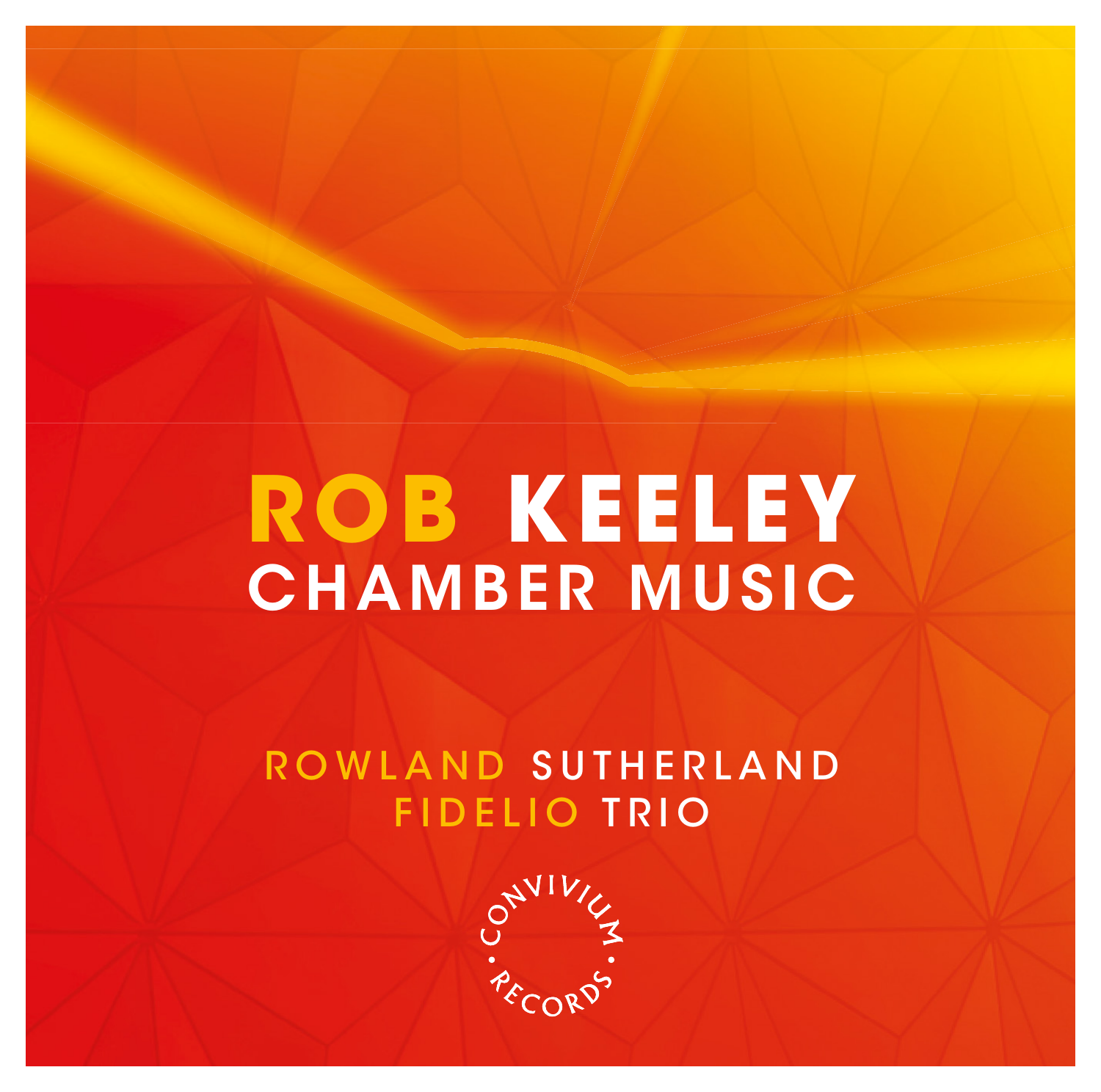# ROWLAND SUTHERLAND FIDELIO TRIO

Flautist Rowland Sutherland enjoys an international career in many different fields of music. He regularly performs in new music and classical ensembles, jazz and non-Western groups, symphony orchestras, pop outfits and as a soloist. Many of Rowland's solo contemporary flute performances have been broadcast on BBC Radio 3. He has composed and arranged music for groups, ensembles and the BBC.

Rowland tutors at the Trinity College of Music, Guildhall School of Music & Drama and Royal Northern College of Music. As an educator he has given consultations, workshops and/or coached at the Trinity College of Music, RAM, Birmingham Conservatoire, York, Sussex, Durham Universities, various community centres as well as The Centre for Young **Musicians** 

Roland fronts his own band, critically acclaimed Mistura, performing Brazilian jazz

fusion alongside African-Cuban and pan African grooves. Their album, Rowland Sutherland's Mistura - 'Coast to Coast' is out now on the FMR label

The Fidelio Trio (Darragh Morgan, violin, Robin Michael, cello and Mary Dullea, piano) perform extremely diverse repertoire internationally. Broadcasts include regular appearances on BBC Radio 3 as well as RTÉ Lyric FM, WNYC and Radio New Zealand. In 2010 they were featured in a documentary on Sky Arts with broadcaster Katie Derham entitled First Love.

Since their South Bank debut they have appeared at Wigmore Hall, Kings Place and Royal Opera House, London, festivals including Huddersfield Contemporary Music Festival, Brighton Festival and Fuse Leeds, West Cork Music, Belfast Festival at Queens and **National Concert Hall, Dublin** 

Shanghai Oriental Arts Centre, Casa da Musica (Porto), Centre Culturel Irlandais (Paris), Contemporaneamente Festival, Lodi and Palazzo Albrizzi, Venice (Italy).

CD releases include Bulb on NMC featuring trios by Kevin Volans, Donnacha Dennehy, Deirdre Gribbin and Ed Bennett, Metamorphoses, the chamber music of Icelandic composer Haflidi Hallgrimsson, on Delphian Records, Bartlebooth, the music of Joe Cutler, on NMC and most recently, The Piano Tuner for Delphian Records (premiere recordings of Scottish trios by Judith Weir, Nigel Osborne and Sally Beamish).

Forthcoming are From Vienna (Schoenberg, Korngold and Zemlinsky) for Naxos, the complete Michael Nyman Piano Trios for MN Records, a Piers Hellawell portrait disc and a Rob Keeley portrait disc for NMC



Trio for flute, cello and piano Originally written in 2002, this four-movement work, like all the pieces on this disc, was substantially revised for this recording. It has a somewhat light, Gallic character, as perhaps befits the medium: the opening Allegretto is a sonata movement in fast triple time, including an exposition repeat (I have started to appreciate the psychological value to performers as well as to listeners, of literal repeats!) There follows a lyrical and expansive slow movement, a serenade-like waltz, and a fast, mercurial finale Sonata for violin and piano

This was originally written in 1998 but has since undergone extensive and protracted rewriting. As one grows, one's ears change, they hear and expect different things. I like to think that I have learned in the interim to make the notes 'work harder.' A broad, somewhat Brahmsian Allegro opens this Sonata: an unashamedly melodic Andante enfolds a more rhetorical central section, the Finale begins as an aqueous lullaby, turning into a scurrying, exuberant Allegro: the lullaby is recalled towards the end as a chorale in the piano, with pizzicato comments in the violin

### Piano Trio

This work is a conflation of two separate works from the mid-90's: 'dead wood' has been subsequently excised and contrasts have been integrated to create what I hope is a convincing single work: composers from the past wouldn't have thought twice about such an undertaking. So, the opening Allegro moderato is an extensive revision of what I wrote in 1994, particularly in textural terms: it is also now more concise, although still expansive (I heard and wrote much of this work against the 'background' of the trios of Haydn and Schubert). Secondly comes a movement originally entitled 'Mind Games', referring to the complex rhythmic layering and juxtaposition of the opening rhythmic motif. The Finale consists of a slow, intensely elegiac, heterophonic melody which eventually thaws into a more relaxed, diatonic Allegretto, the first time I have made use of large-scale tonal contrasts: the whole movement is dedicated to the memory of a much-admired composer, Nicholas Maw

### ROB KEELEY